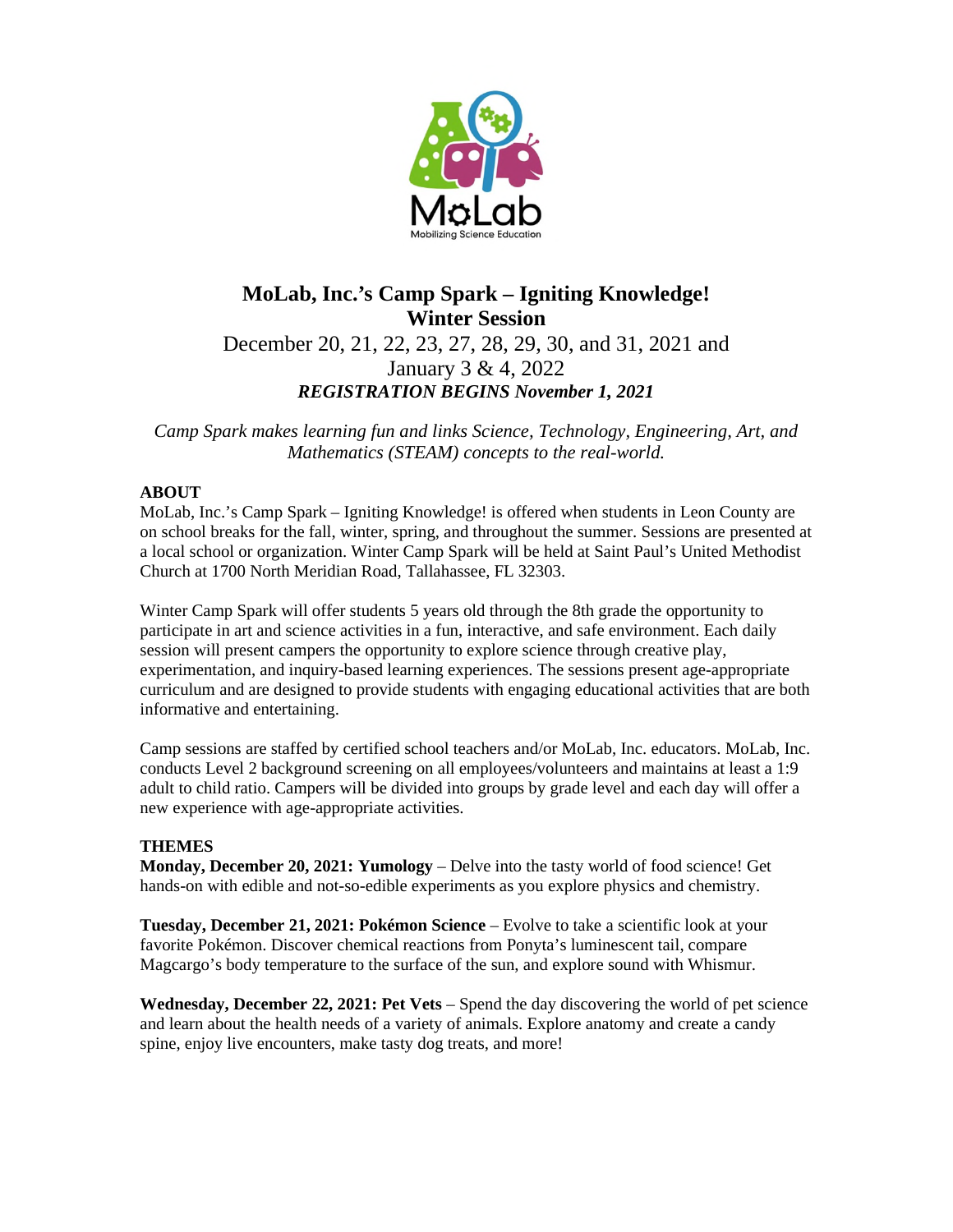**Thursday, December 23, 2021: Eco-Art Lab** – Protect our planet as you get creative with ecofriendly and recycled art projects! Use Christmas lights to design your own light up creations, CDs to make sun catchers, and other projects great for last minute gift ideas.

**Monday, December 27, 2021: Slime Time** - Enjoy a fun hands-on day exploring chemistry through mixing up slime. Some crazy concoctions will respond to force, change colors, sparkle, and even be edible. Wow, there are so many ways to make slime!

**Tuesday, December 28, 2021: Volcanoes!** – It's an explosive day of discovery exploring the dynamic Earth. Enjoy fun experiments with volcanic eruptions, gushing geysers, edible plate tectonics, and create lava goop!

**Wednesday, December 29, 2021: Chillin' Science** - It's the perfect time of the year to relax and explore all things cold. Discover cold climates and creatures, make snowy foam, enjoy experiments with dry ice, and make your own edible snowman.

**Thursday, December 30, 2021: Motion Mania** – Investigate the principles of physics as you engineer roller coasters, twirling toys, crazy catapults, and more.

**Friday, December 31, 2021: Science Celebrations** – Count down and celebrate the New Year all day long with countries around the world! As the Earth rotates, each hour offers new travel discoveries, experiments, and festivities!

**Monday, January 3, 2022: Ready, Set, Code!** - Embark on an adventure exploring the art and science of coding. Use your creative skills to reveal secret messages, decipher mathematical and pictographic codes, and get hands-on with computer coding on the MacLab.

**Tuesday, January 4, 2022: Spark Smorgasbord** – Get geared up for the new semester in a STEAM lab of MoLab's favorite projects. Coding, food science, engineering – anything goes!

# **FEES**

Daily Camp fees are \$45 per day. Hours are from 9 a.m. to 4 p.m.; drop off starts at 8:45 a.m. and pick up is until 4:15 p.m.

Register more than one camper and all additional siblings receive a discounted rate of \$43 per day. The discounted rate also applies to campers registering for 3 or more days.

Refunds will be given 2 weeks prior to the start of the camp session, minus an \$8 processing fee per daily session. Please allow 30 days in order to receive a refund for non-credit card payments.

For cancellations after the 2 week notice, ½ of the fees will be refundable.

For cancellations 1 week prior to the start of camp, refunds will NOT be issued.

# **EXTENDED CAMP CARE**

Extended Camp care is available starting at 7:45 a.m. for \$5/day and until 6 p.m. for \$5/day. There will be a \$1/minute late fee charged for every minute that a camper remains past 6:00 p.m.

# **REGISTRATION**

Payment in full is due with registration.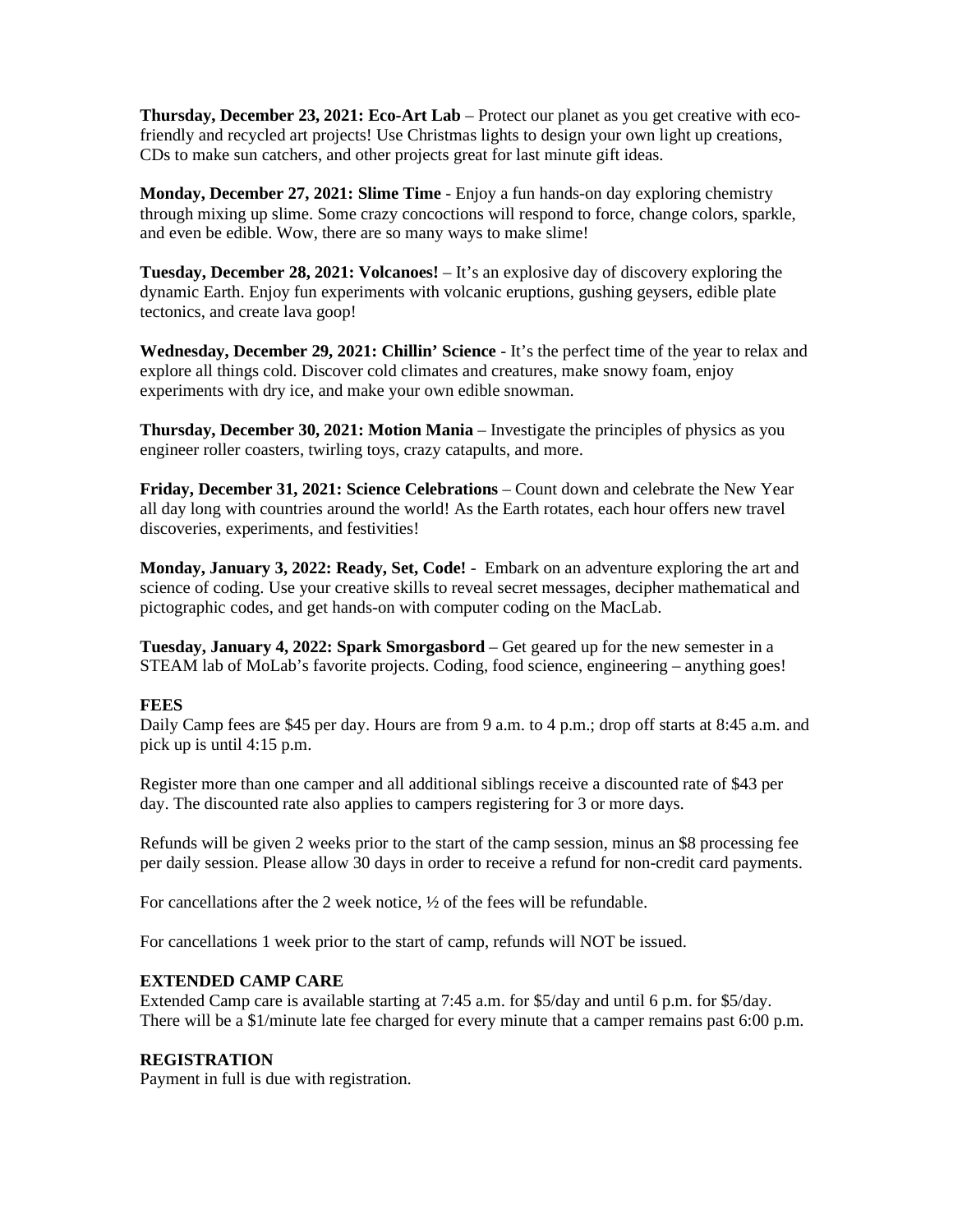To pay by check or money order, please send completed registration forms and payment by mail to MoLab, Inc. at 1700 N. Monroe Street, Suite 11-223 Tallahassee, FL 32303.

Credit card payment must be made at [www.tallymolab.org](http://www.tallymolab.org/) using MoLab, Inc.'s PayPal account. After completing your PayPal transaction, please write the confirmation sequence on the registration form and send by mail to the address above or by email to [aimee@tallymolab.org.](mailto:aimee@tallymolab.org)

# **LOCATION**

Winter Camp Spark will be held at Saint Paul's United Methodist Church at 1700 North Meridian Road Tallahassee, FL 32303. Camp activities take place in designated classrooms in the education building or on the church grounds.

# **DROP OFF/PICK UP PROCEDURES**

Campers must have an Authorization to Pick Up Camper Form on file. Only individuals on the Authorization Form with valid picture identification will be allowed to pick up. Campers must be signed-in and out each day by an adult. Forms are available on MoLab, Inc.'s website at [www.tallymolab.org](http://www.tallymolab.org/) or by request. Forms will also be available on the first day of camp.

Campers will be dropped off and signed in and out at the Camp Spark table located behind the sanctuary and inside the foyer entrance to Sanders Hall. The doors to the camp location are on an automatic lock. Parents wishing to drop off after 9:15 a.m. or needing to pick up before 3:45 p.m. will need to call either Camp Director to be let in. Parents of campers enrolled in post camp will also need to call when they arrive. Please contact Trish at 850-264-6224 or Aimee at 850-591- 6362.

# **SNACK AND LUNCH INFORMATION**

Campers should pack their own food and two snacks daily in a clearly labeled container. Please keep in mind that campers will not have access to a refrigerator or heating device. They should also bring their own beverage container. Water will be available throughout the day and campers will be encouraged to refill to stay hydrated. Camp families will be notified if there is a camper with food allegories enrolled in their child's sessions.

# **MEDICATIONS**

Prescription and non-prescription medications will only be administered with a completed Authorization to Administer Medication Form on file. Please note that only oral medications can be administered. Forms are available on MoLab, Inc.'s website at [www.tallymolab.org](http://www.tallymolab.org/) or by request. Forms will also be available on the first day of camp.

#### **COVID-19 HEALTH AND SAFETY PROCEDURES**

Campers and their families will be administered a health questionnaire and have their temperature taken with a touchless thermometer at sign-in. Before attending camp, each camper family must have a signed COVID-19 Release Waiver of Liability on file.

In accordance with recommendations from the CDC for summer camps, staff and campers will wear face coverings and maintain physical distancing guidelines at all times. We will take mask breaks throughout the day, outside, while physically distanced. Campers are encouraged to pack extra masks each day in case one needs to be changed out.

Camp spaces will be restricted to staff and campers only. Each classroom will have a reduced capacity of up to 12 campers, 1 teacher, and a volunteer. MoLab will maintain a record on individuals who have had access to the space during camp hours, e.g., custodians, staff,